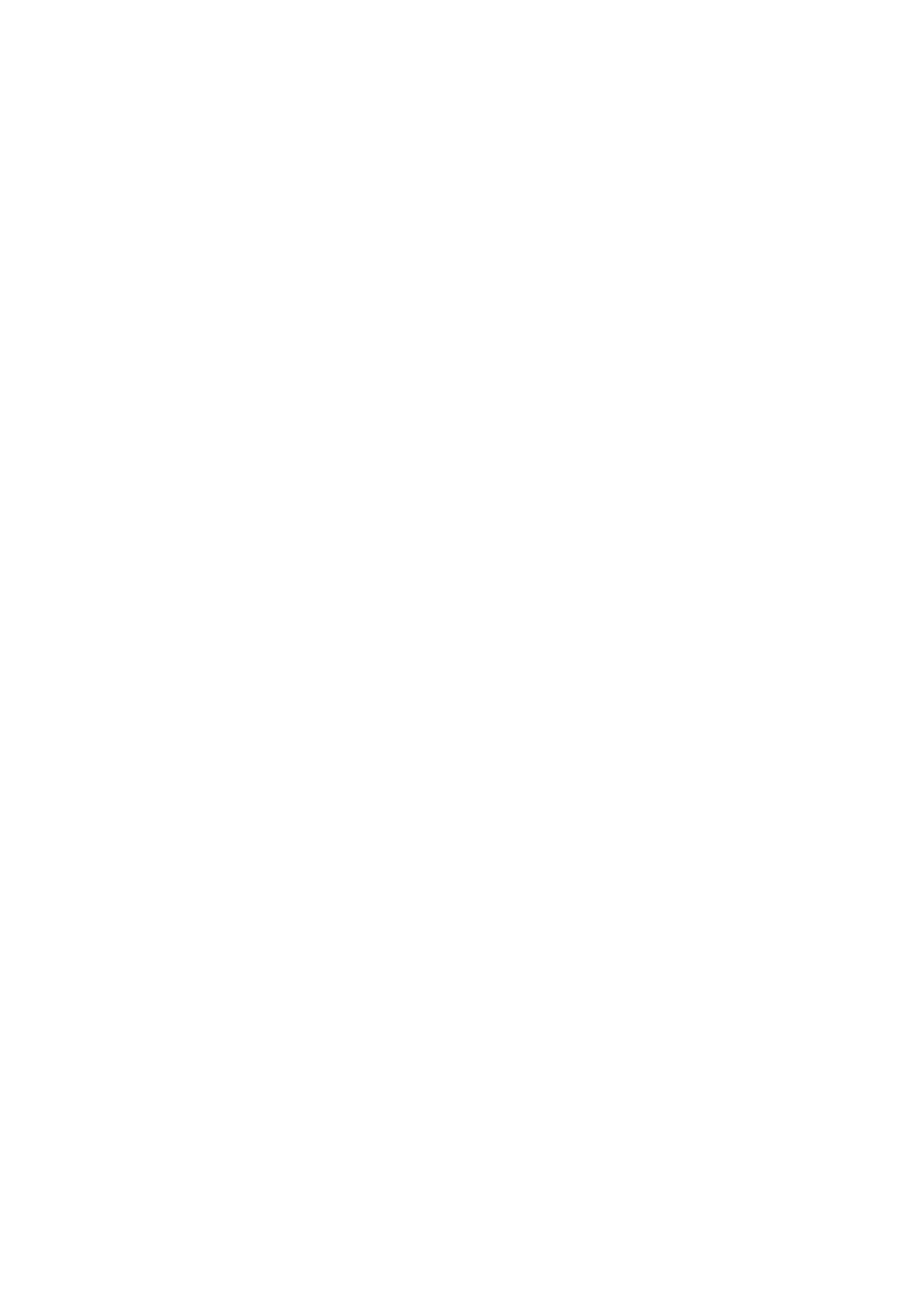# Value-based pricing in pharmaceuticals

### Hype?

Value-based pricing (VBP) of pharma products has exciting potential to help improve patient outcomes – at an affordable cost. The concept of VBP has been around for some time, but healthcare stakeholders are still grappling with what it means from a practical implementation perspective.

### Or hope?

We believe that, by following these three key tips below, pharma companies and payers can unlock the "value" component of VBP:

- 1. **Keep it simple:** VBP can be highly complex, so an emphasis on simplicity should help all parties more accurately measure the effectiveness of this approach.
- 2. **Focus on appropriateness of care:** Choose the right drugs for the right patients at the right time, to give a better chance of positive outcomes.
- 3. **Keep transaction costs at reasonable levels:** Both pharma companies and payers may have to invest significantly in VBP, so robust cost management can help deliver an affordable cost of treatment.

In this paper, we look at the barriers to implementation and discuss pragmatic ways to achieve successful and wide-spread adoption.

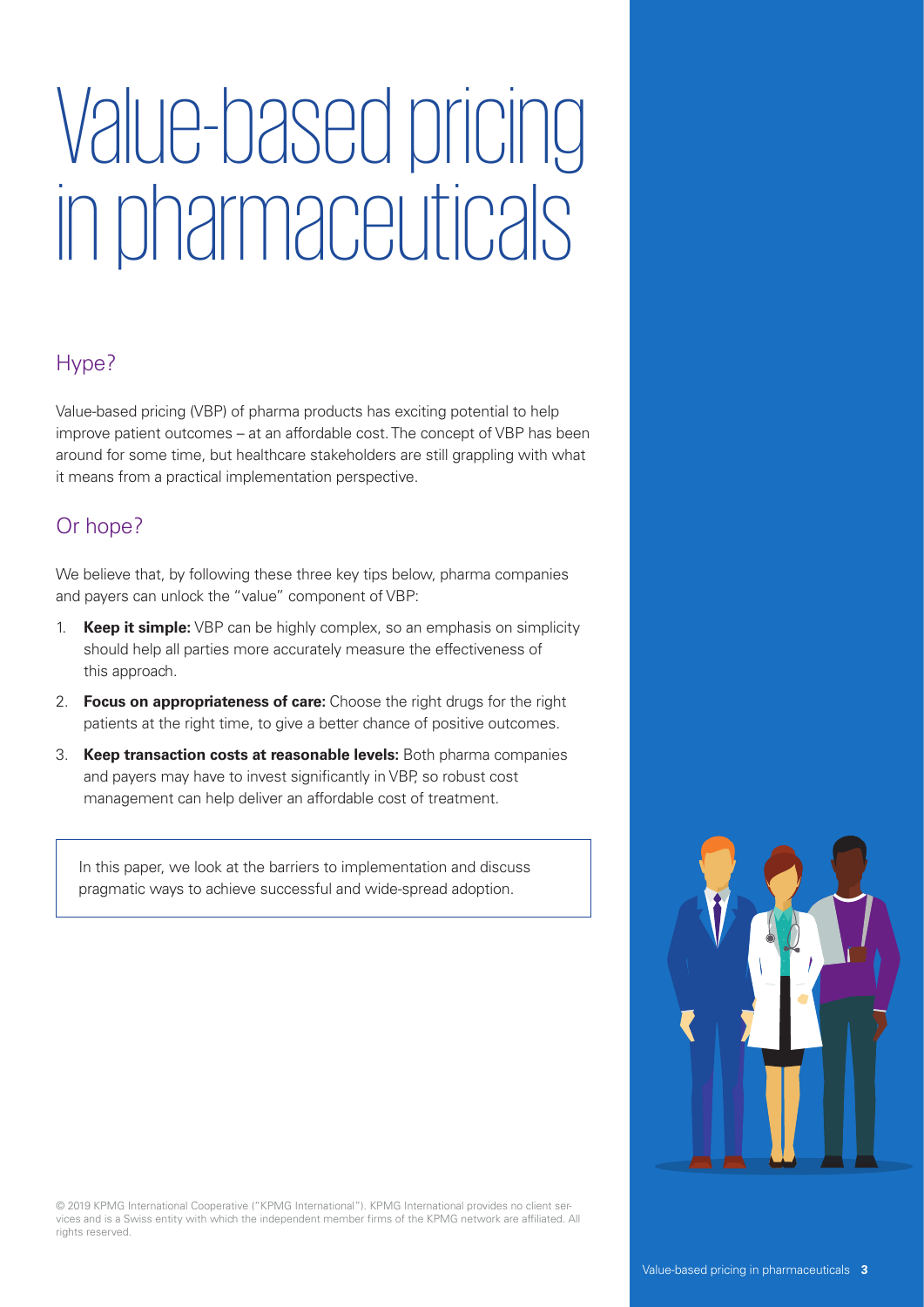# Therapies need to demonstrate greater value

#### Can VBP really meet its promise?

In the face of stagnant healthcare budgets, and evergrowing demand for care, pharmaceutical companies are under severe pressure to demonstrate the value of their products. Often it is no longer enough to show that drugs are efficacious; they now need to demonstrate improved outcomes that justify the price versus established therapies – preferably with real world evidence.

With many Western economies still in recovery mode, global pharmaceutical companies are under the public and political microscope, with demands for an alternative to the traditional, sales-led approach to marketing. One payment model receiving increasing attention is valuebased pricing (VBP).<sup>1</sup> Can VBP really meet its promise? Or is it just another complicated way of providing discounts?

Within a VBP arrangement, risk is shared between pharma companies and payers, which means all parties should focus on appropriateness of use and on outcomes. We believe that, with certain products, under certain conditions, VBP can add the value that healthcare systems and patients are looking for.

**This paper – which also features a brief case study based on Novartis' experience to date with the heart drug Entresto – is the first in a series of discussions on VBP by KPMG professionals, and will be followed by a global survey on the topic in 2017.**

#### **What do we mean by value?**

Value comes from achieving the highest possible health gains (outcomes) for patients, measured against the total cost of care. The other key component of value is appropriateness, both of choice of product, and of care. Underor over-use of a treatment, or use in inappropriate conditions, can compromise the value.2

#### **Defining value in healthcare**

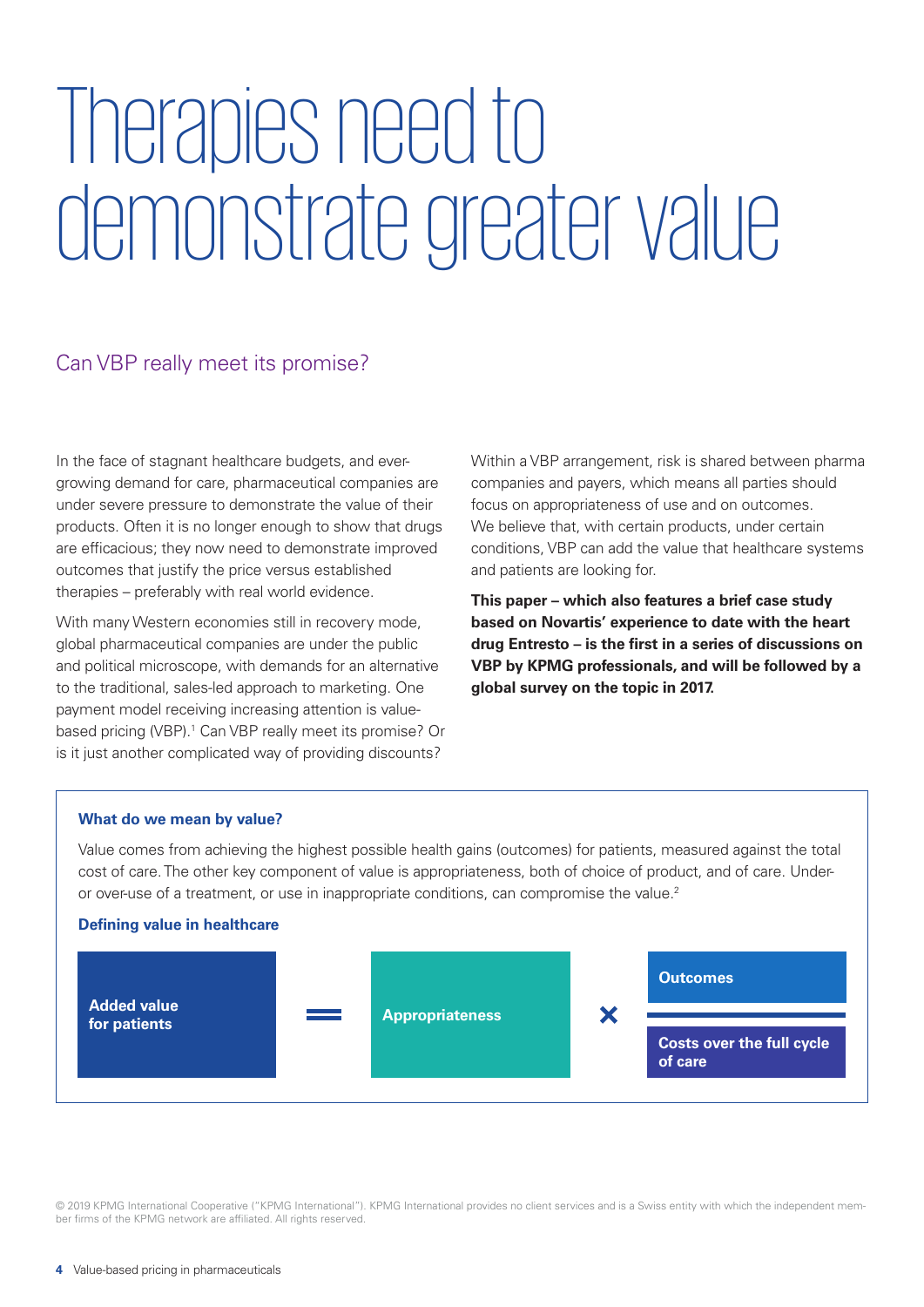# Setting up for success: when to apply value-based pricing

An unsuccessful VBP program fails all the stakeholders: the patient – who may not have access to critical therapies; the pharmaceutical company – which fails to generate sufficient revenue; and the payer – which has invested in the set-up.

#### **Two deal-breaking pre-conditions for VBP**

Although the prospects for VBP are promising, it is not suitable for every type of treatment. Before deciding whether to apply this payment method, there are two essential pre-conditions for therapy:

- 1. **Measurable outcomes:** value can only be calculated where there are measurable outcomes for the population being treated. And these outcomes should have at least a significant correlation with the product use.
- 2. **No generic alternatives available:** if there are generic versions of the product already on the market – or soon to be available – the drug is competing with other products on costs rather than outcomes, reducing the relevance of the concept of value.

#### **'Nice to have' conditions that could help VBP**

In addition to the two aforementioned critical pre-conditions, drugs that satisfy some or all of the following criteria are also likely to be more promising candidates for VBP:

- When clinicians and/or payers have concerns over the effectiveness and/or appropriate use of the product: in such circumstances, VBP enables pharmaceutical companies to show their commitment by demonstrating their confidence in the drug's efficacy in a real world setting. This is also an excellent opportunity to gather clinical evidence and address potential efficacy concerns.
- When the market for the drug is highly competitive: VBP gives pharmaceutical companies an opportunity to differentiate their therapies and gain market share, through preferred or exclusive status on the formulary.
- When actual or potential sales volumes are significant: the substantial cost of administering VBP effectively can only be justified where the product can generate a high total sales revenue.

Additionally, given the importance of having reliable outcomes data, a pilot (within a specific country or region) can give a good indication of the feasibility of VBP for the therapy in question.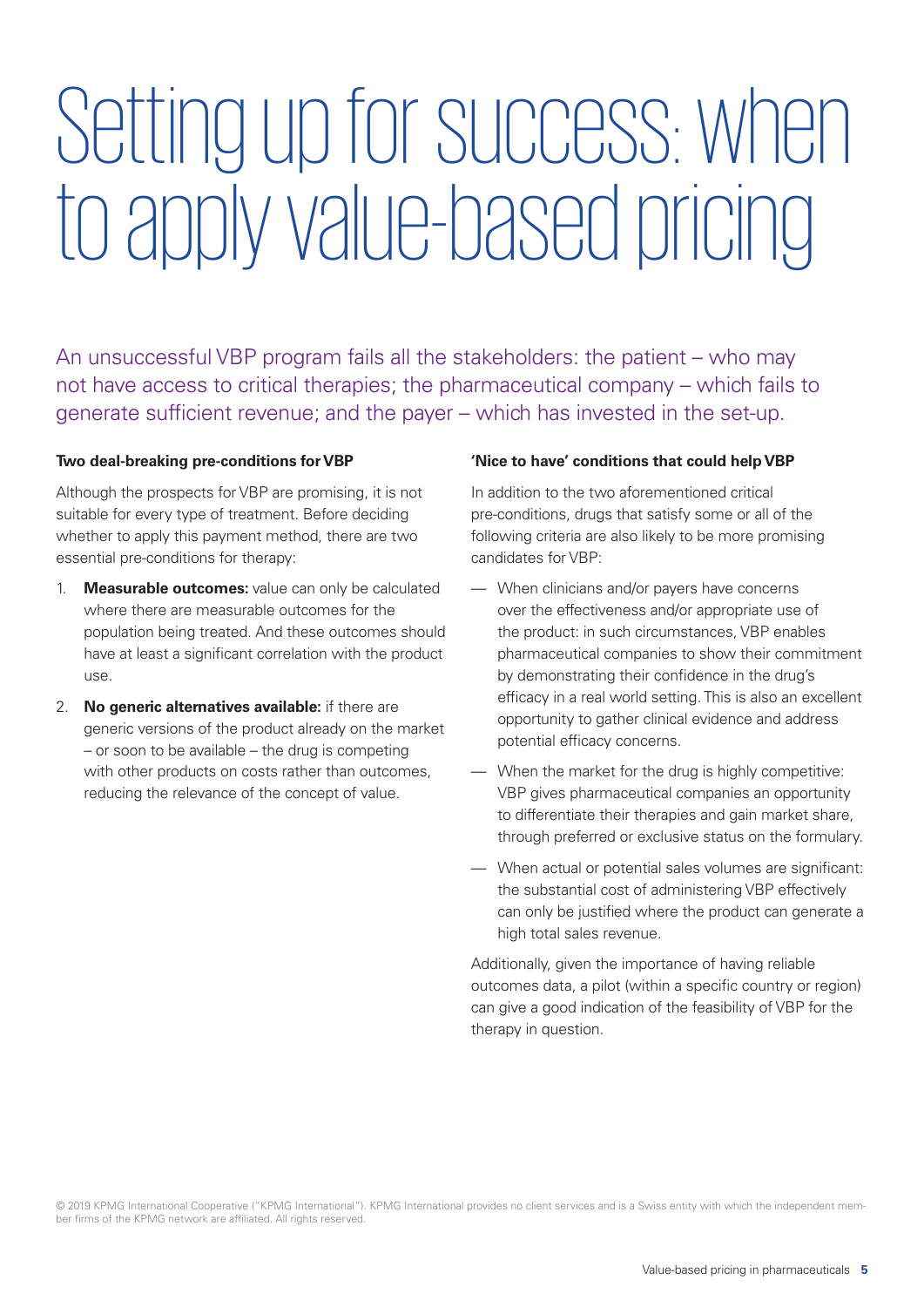# Key VBP implementation challenges

Selecting a product and treatment area is arguably the easy part! Having decided to proceed with VBP, there are three important barriers to overcome:

#### **Defining outcomes**

The outcome set is the key component of the VBP agreement. Outcomes can, of course, differ per diagnosis but are often already available and described in (medical) literature and/or quality indicator repositories (like the US' National Quality Forum indicators, the UK's NHS Outcome Framework, and the International Consortium for Health Outcomes Measurement (ICHOM)).

It is crucial to collaborate with hospitals, doctors and professional societies, to select outcomes and clearly define inclusion and exclusion criteria for patients, as well as gain support and buy-in. Longer-term outcome measures (like 5-year survival rates) are often less useful, due to the delay in these outcomes becoming measurable.

Once outcomes are defined, the next hurdle is estimating causality between the product and outcome. This is because outcomes in a real world setting often partly depend on various externalities (lifestyle, compliance, etc.), which may not be within the manufacturer's control. There are no easy solutions here, as it is often impossible to fully control these externalities.

#### **Measuring outcomes**

An effective VBP scheme needs timely, accurate data to track the progress of therapies. Ideally, the infrastructure to measure outcomes will already be largely in place; if this has to be built however, it can push up costs. Clinical registries or patient reported outcomes (PROMs) are already available in numerous therapeutic areas (e.g. oncology) and geographies. When such facilities do not exist, the cost of establishing them should be factored into the total cost of setting up VBP. Claims data (from payers or pharmaceutical companies) can be a remarkably useful resource for measuring or estimating outcomes like mortality, re-admissions or re-operations.

Speaking about his company's efforts to set up VBP for the heart drug Entresto, Novartis CEO Joe Jimenez commented:

**Previously, the only thing that you had to do was prove that your drug was safe and effective. Now, there is much more onus on us to prove that the drug delivers more than that and has a positive patient outcome. So one of the hardest things we had to do in the development of Entresto was to agree with the FDA on the endpoints of the trial. How are we physically going to measure things like reduced hospitalization? There was a lot of back and forth.3**

There may be a temptation to measure clinical outcomes via clinical registries as well as functional status via PROMs. We recommend a more efficient approach, sticking to one data source, with, preferably two or three outcomes from the selected data source.

In the same VBP arrangement, which is discussed in greater detail in the case study at the end of this paper, a spokesperson for Cigna, one of the payers, noted that:

#### **Cigna will be tracking the outcomes based on our own claims data of our customers.4**

As pharmaceutical companies search for ways around these hurdles, they may be able to learn from the recent VBP agreements in the US for a new class of cholesterollowering drugs (PCSK9 inhibitors).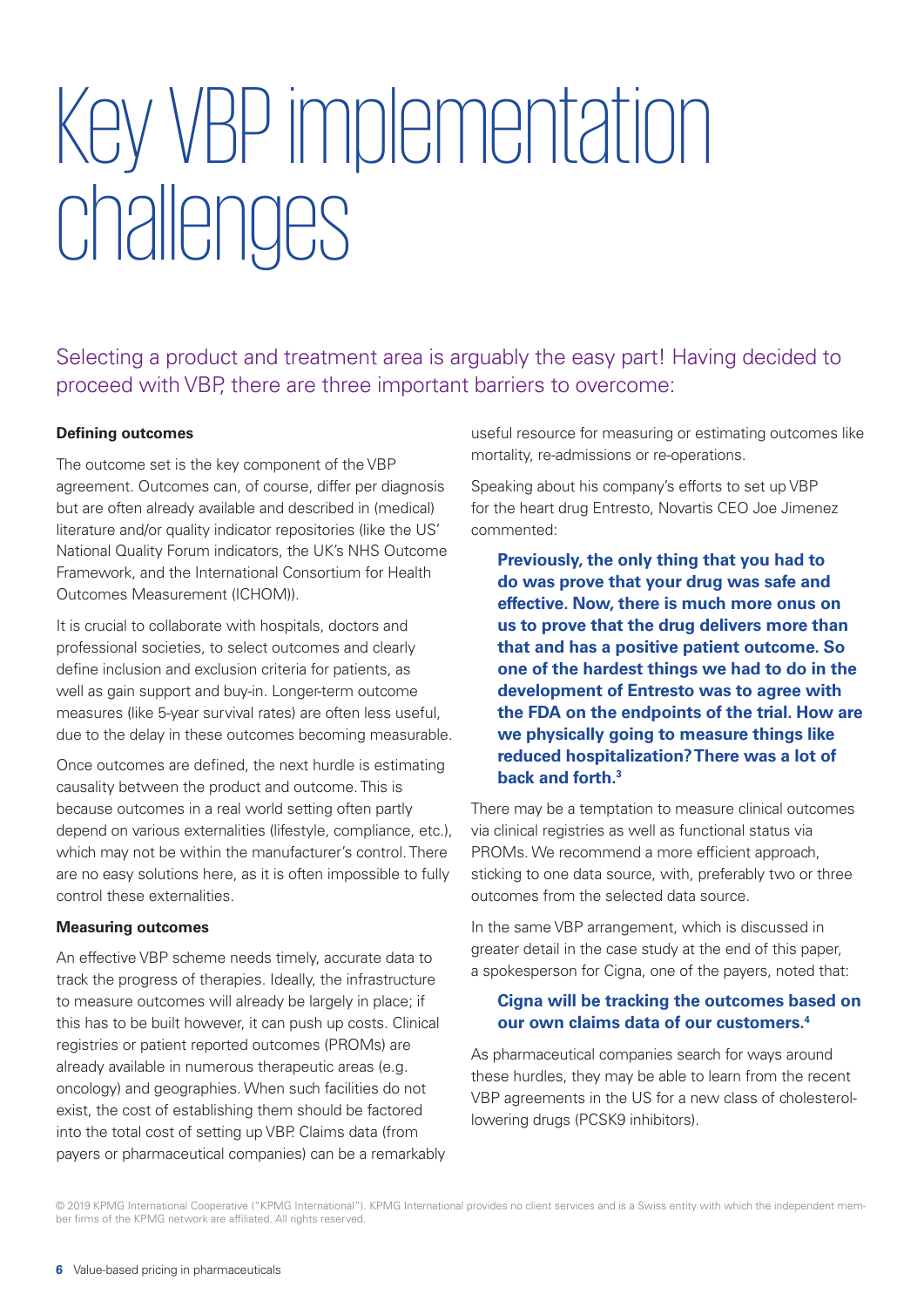#### **Regulatory and legal barriers**

Many current healthcare payments systems are not compatible with VBP requirements. The two main barriers to implementation are incompatible pricing structures and restrictive legislation:

#### **Existing pricing structure**

To achieve greater buying power, many countries set drug prices centrally. For example, in the UK the NHS caps spending growth on drugs via the Pharmaceutical Price Regulation Scheme (PPRS). Without specific provisions for VBP arrangements, there is no clear route for payers to negotiate separate VBP schemes in such systems.

In the US, government pricing programs like Medicaid Best Price, Medicare Part B and 340B did not foresee (and are not compatible with) the requirements of VBP. Medicaid Best Price effectively creates a 'floor' price, below which it is not possible to drop drug prices without incurring (additional) rebate liability. Similarly in Medicare Part B Average Sales Price Pricing, VBP agreements could drag down the average price of the product and reduce the amount at which doctors are reimbursed.

#### **Legal**

It is often unclear how VBP arrangements fit within existing legislation. Some health systems explicitly prohibit payments outside of legally mandated reimbursement systems. Many countries already have some VBP arrangements in place, which can at least provide guidance for meeting legal requirements. According to Justin Senior, Deputy Secretary for Medicaid (US):

 **States have been trying strategies like value-based purchasing to bring down their drug costs, but there are barriers to doing so, such as 'best price' requirements. The requirement you're supposed to give [the Medicaid] program the 'best price' available – it becomes very difficult to calculate that when you're in a value-based purchasing arrangement. It's used as an excuse for getting out of those types of arrangements by pharmaceutical companies.5**

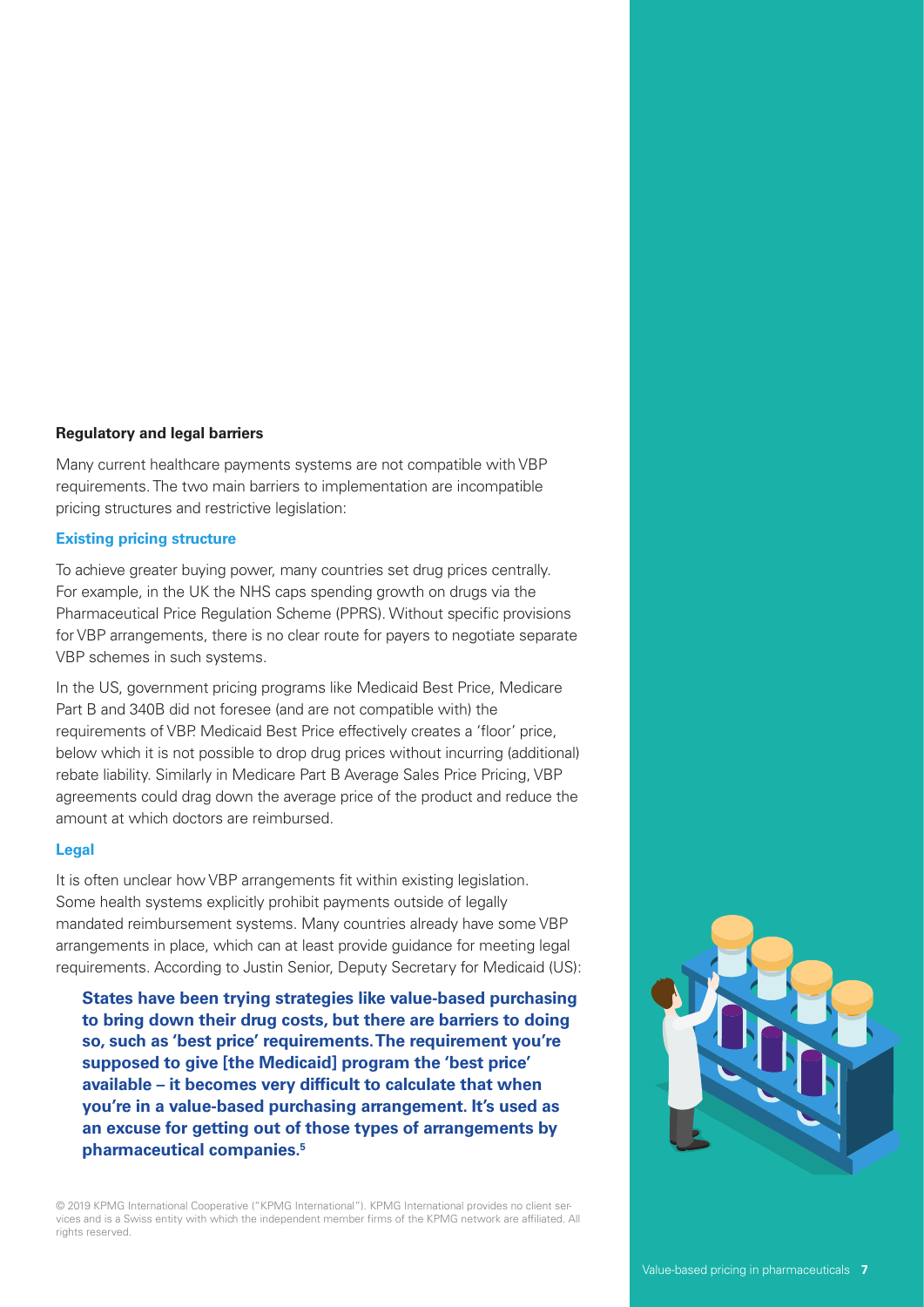# Three tips for successful VBP implementation

Our observations of VBP and our experience working with pharmaceutical companies on this topic have highlighted three key ways to overcome the many barriers and implement an effective arrangement:



#### **Focus on appropriateness of care**

The goal of any therapy is to achieve good outcomes at an optimal cost. And the best way to realize this ambition is to provide the right drugs at the

right time to the right (sub)population. By understanding how their products best fit into care pathways, pharma companies can recommend more precisely when (and when not) to prescribe the drugs, and increase the chances of a good outcome.

Targeting the appropriate patients also improves value for payers, as they are not wasting money on prescribing drugs for patients unlikely to benefit. The overall success of a VBP arrangement is highly dependent on appropriate patient selection. Off-label use typically leads to worse outcomes, pushing up costs for payers and reducing payments to pharmaceutical companies.



#### **Keep it simple**

**Accept that confounding factors can impact outcomes.** It is difficult to fully measure the impact of a product on, for example, reducing hospital

admissions in patients, because causes of admissions are varied and complex. Ideally, a good control group can provide evidence of relative risk reduction, but this information is often not available. Those measuring the product's effectiveness should be satisfied with a link between usage and outcomes.

#### **Make full use of existing data infrastructure (e.g. existing clinical registries or claims data).**

Data availability varies from country to country, making it difficult to implement equivalent pricing mechanisms across several countries. Italy's national health service, Sistema Sanitario Nazionale (SSN), has paid for data collection, making VBP significantly more attractive and increasing its deployment levels.

**Keep the payment mechanism simple.** Use a minimum number of outcome measures (say two or three), even when tempted to use multiple endpoints. For example, there may be a temptation to measure clinical outcomes via clinical registries as well as functional status via PROMs. We recommend a more efficient approach, sticking to one data source, with, preferably two or three outcomes from the selected data source. 'Perfect' is often the enemy of 'good' in these cases, especially in the early phases.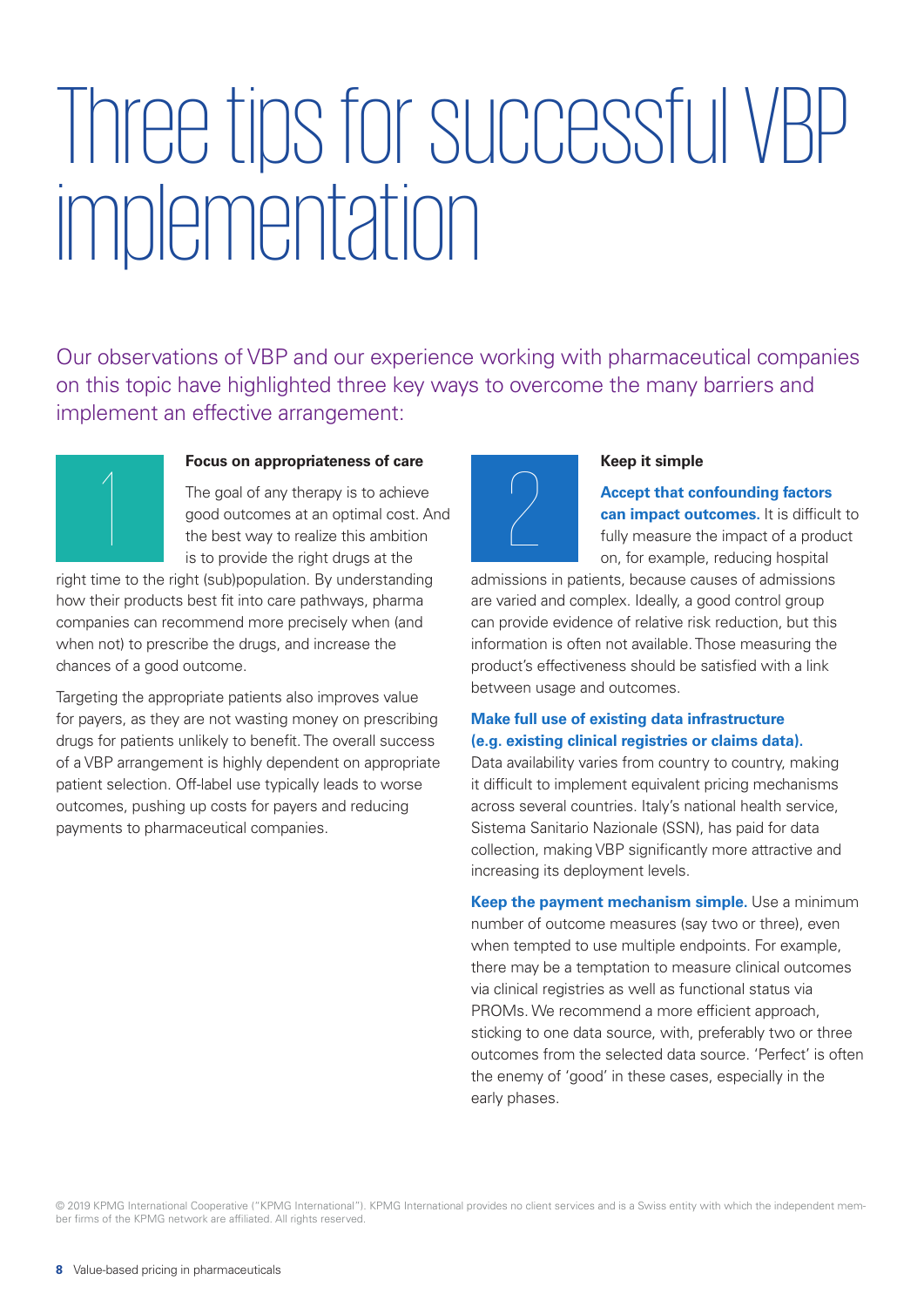

#### **Keep transaction costs at reasonable levels**

Creating and maintaining an outcome measurement infrastructure can be so expensive that it undermines the

cost-effectiveness of the entire VBP arrangement. Then there is the question of who pays for it? The insurer may often be responsible for tracking patients' health, but few payers have the capabilities to do so. This shifts the onus to pharma companies, who may bundle the cost of measurement into a package that also includes the drugs.

Regardless of who foots the bill, it is essential to drive down transaction costs through smart measurement processes. Be pragmatic when defining outcomes and factor in the possibility of externalities. And make use of existing data sources such as clinical registries, claims data (from payers or pharmaceutical companies) and/or patient reported outcomes. Also consider setting up online platforms for negotiation and contracting, to further drive down transaction costs.

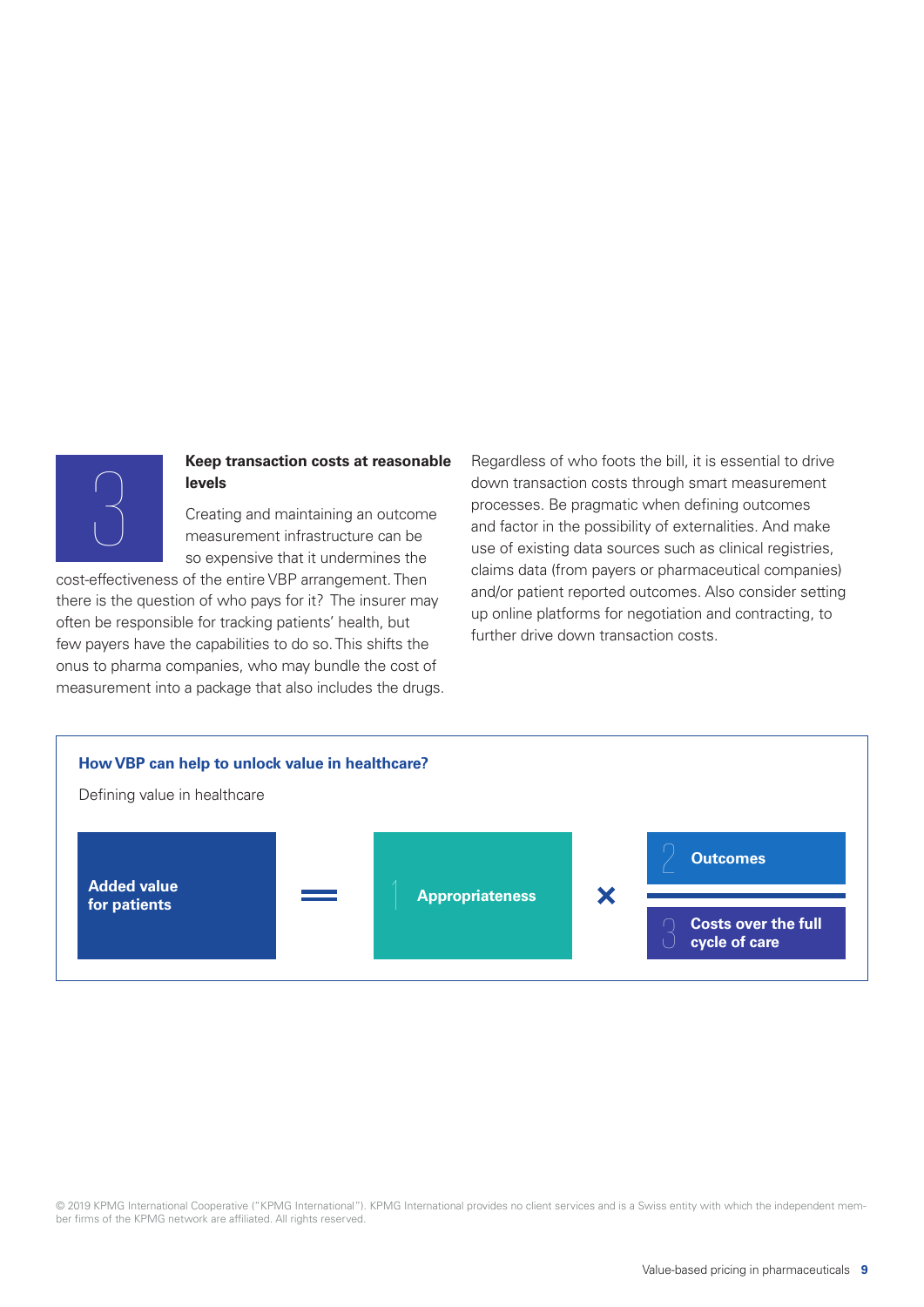# VBP can offer a win-win for all stakeholders

VBP has real potential to bring value to pharmaceutical companies, payers, patients and providers in advanced health systems, delivering 'hope not hype' to critical therapeutic areas like oncology and cardiovascular.

But this can only happen when stakeholders define and measure outcomes effectively, choose appropriate patients and manage costs efficiently. VBP can transform the relationship between pharmaceutical companies and clinicians/hospitals.

Instead of being just suppliers, drug companies can become a more integral part of care pathways, by benchmarking outcomes for different providers and

sharing data on treatment regimes. Spreading better practices in this way should yield better outcomes at optimal cost, thus enhancing value for patients and the entire health system.

The case study of Entresto, highlighted below, brings to life the challenges and opportunities presented by VBP.

#### **Case study: Entresto**

Entresto is an innovative drug for treating chronic heart failure. Manufacturer Novartis claims this is the first new drug that can demonstrably lower mortality rates when compared to other treatments. A clinical trial showed a 21 percent reduction in heart failure hospitalizations – a clear improvement over existing treatments. Following regulatory approval in both the EU and the US in 2015, Entresto was launched in US in the same year.

#### **Entresto's VBP arrangement6**

In February 2016, Novartis signed VBP agreements with US based health insurers Cigna and Aetna. Cigna's payments to Novartis depend on a reduction in the proportion of customers admitted to hospital for heart failure. Aetna's payments are based on the drug replicating the results achieved in clinical trials, and on the rate of deaths related to heart failure. To satisfy these targets, Novartis faced the following challenges:



**Developing metrics to measure 'reduced hospitalization':** This includes incorporating hospitalization as an endpoint in clinical trials and getting US FDA (Food & Drugs Administration) approval.



**Tracking and measuring outcomes:** A lack of technology infrastructure for electronic medical records was expected to hinder measurement. To overcome this, before the launch Novartis planned to bundle Entresto with a remote monitoring device to help physicians trace early signs of deterioration, and also reduce hospitalization. Unfortunately this technology is still in its infancy and was not ready at launch. Cigna is currently tracking the outcomes using claims data of its customers.



**Cardiologists' reluctance to prescribe Entresto:** Many cardiologists currently using effective generic drugs cannot be persuaded to switch to Entresto, which is more expensive.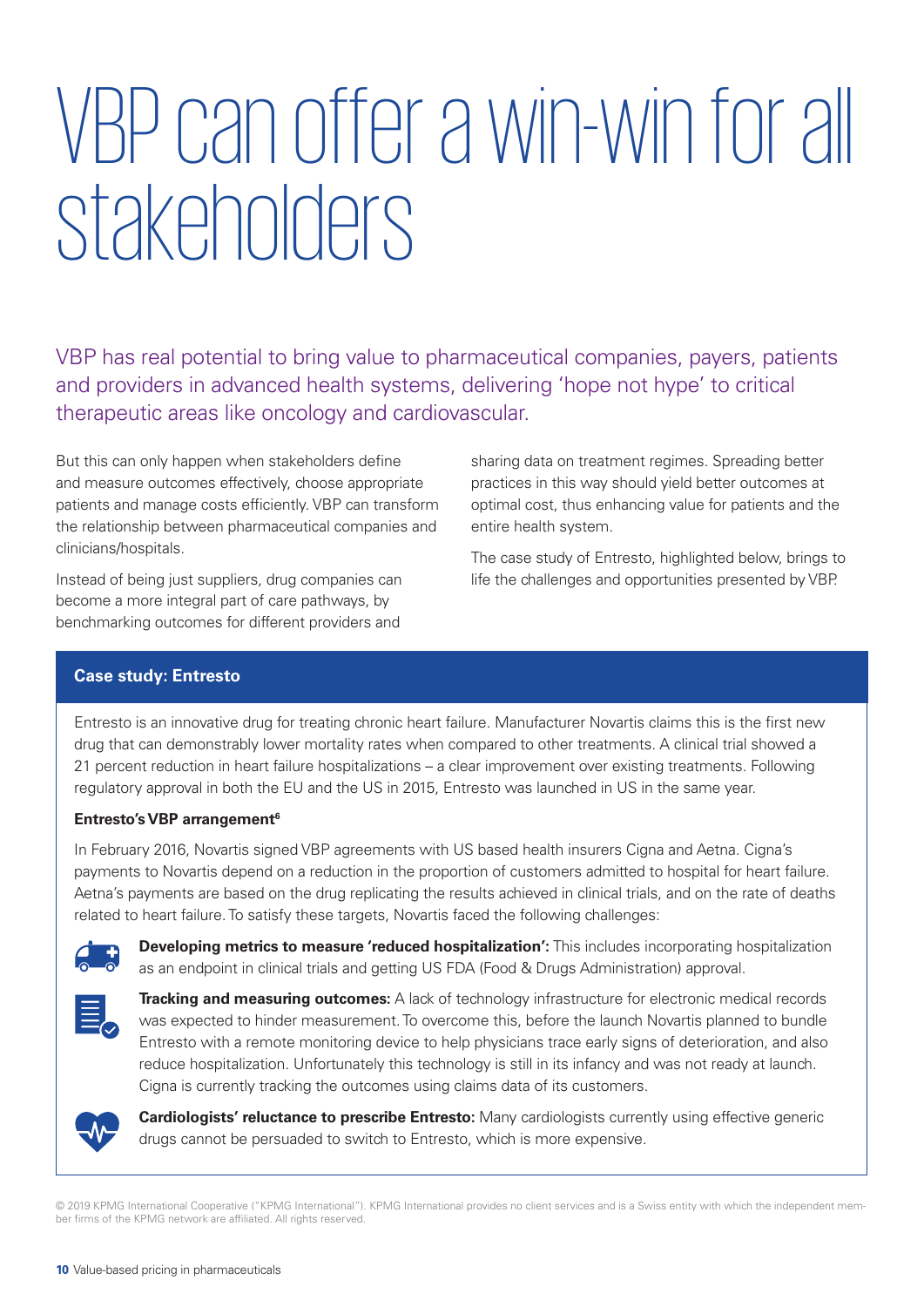#### **Case study: Entresto (cont.)**

#### **Reaching critical sales mass to get the most out of VBP**

At US\$21 million, 2015 sales were below the analysts' forecast of US\$80 million<sup>7</sup> – although it is arguable that without VBP the figures would have been even lower. J.P. Morgan analysts forecast sales of US\$180 million in 2016, reaching US\$2.4 billion in 2020, and a peak of US\$5 billion (Novartis' long-term target) from 2022 to 20258 . Getting VBP right is likely to be a crucial factor in the growth potential for this drug, which should ideally benefit all stakeholders.

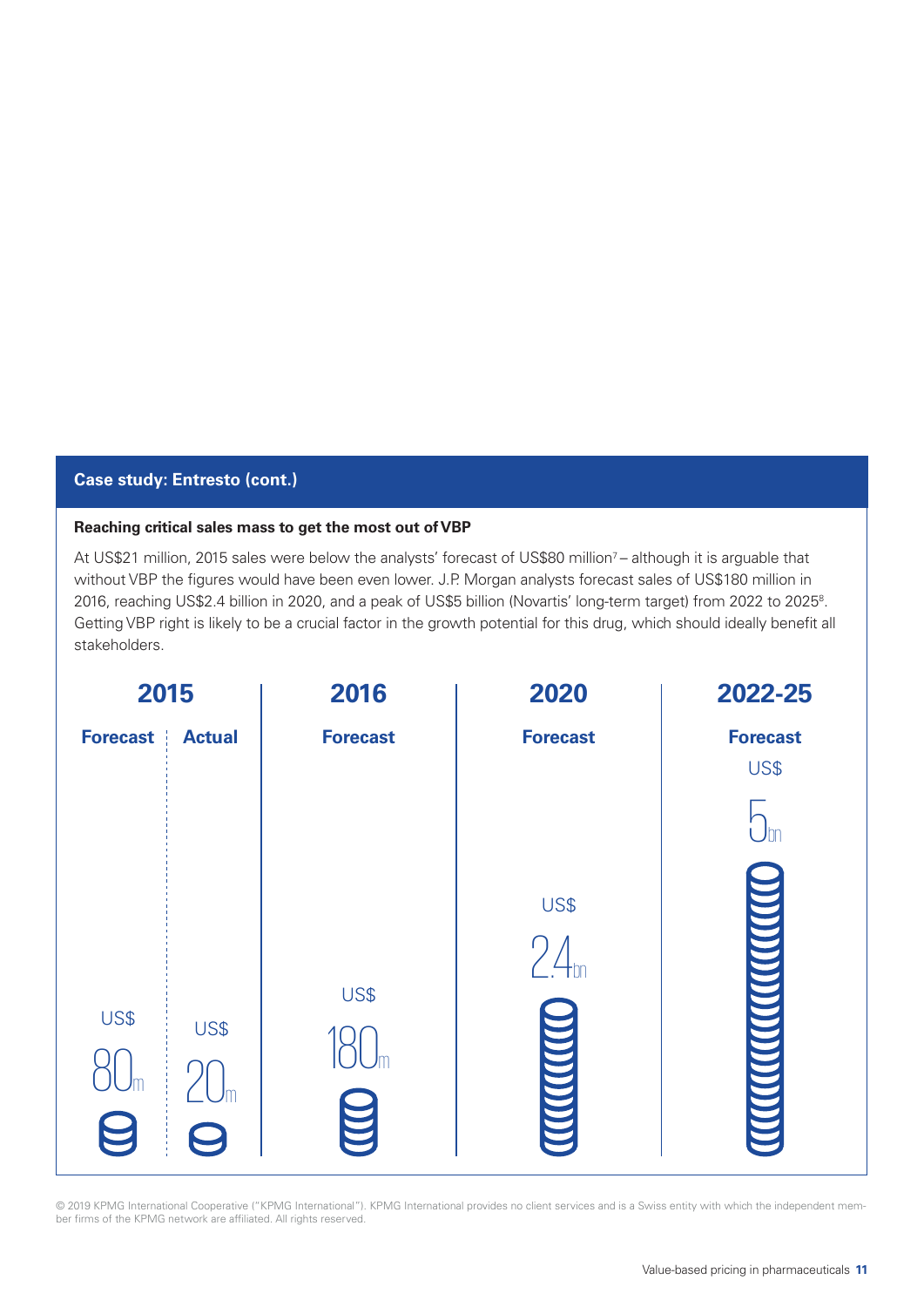# Reader comments

**Actions:**

**Share with:**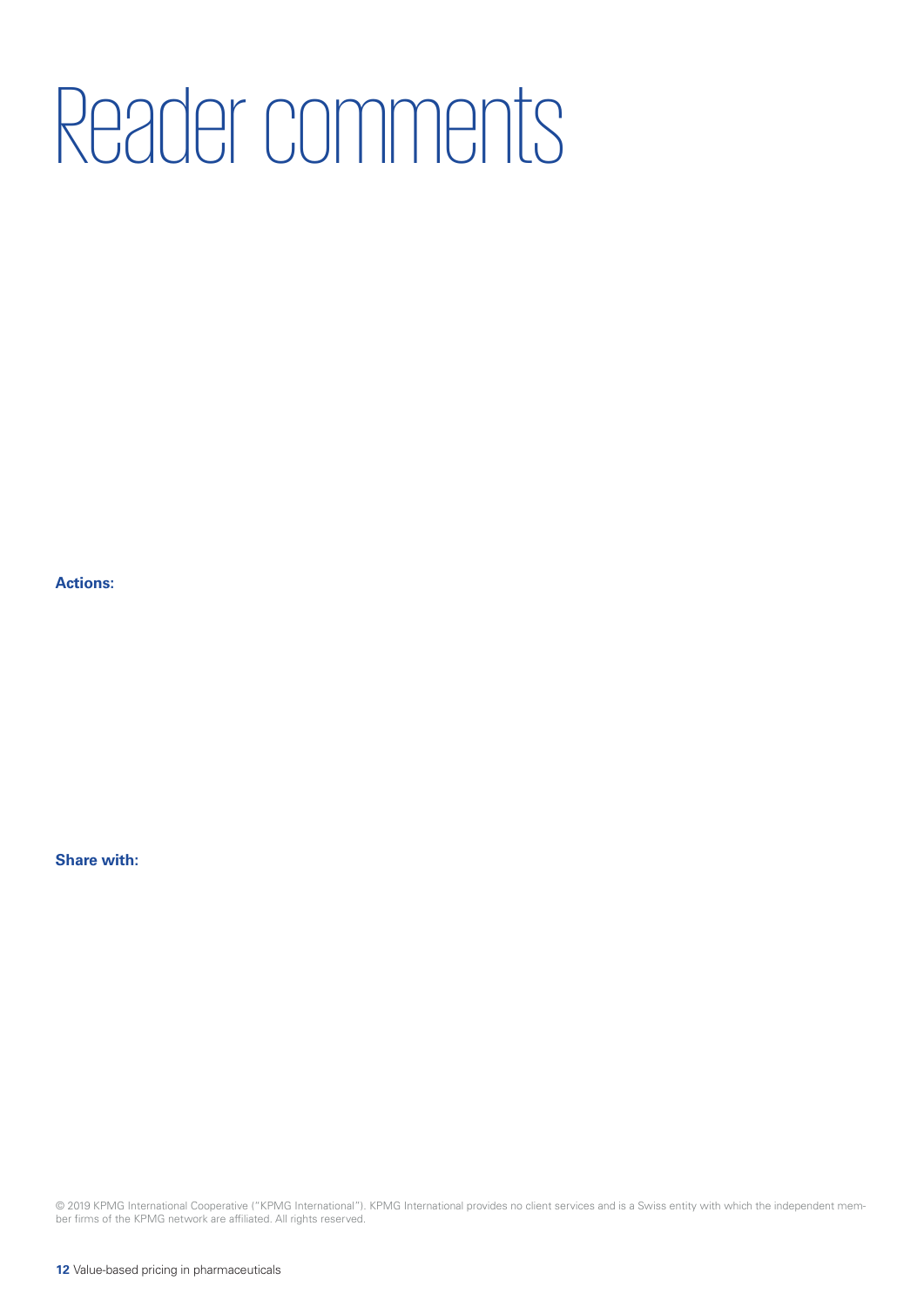# Sourcing & notes

- 1. Other names for value-based pricing are: performance-based pricing, managed entry agreements, risk sharing, outcome-based schemes, access with evidence development, etc.
- 2. Adopted from What is Value in Health Care? Michael Porter, New England Journal of Medicine, 23 December 2010. Appropriateness component based on KPMG value-based pricing experience e.g. see Contracting value: shifting paradigms, KPMG International, 2012.
- 3. Novartis CEO talks about drug costs, paying doctors and 'doing the right thing,' Washington Post, 24 September 2015.
- 4. Cigna, Aetna enter outcome-based contract with Novartis for heart failure, Business Insurance, 10 February 2016.
- 5. Value-Based pricing will help with high Rx cost, MEDPAGETODAY, 23 November 2015.
- 6. KPMG Research and Analysis, 2016.
- 7. Equity Research Report Novartis, Natixis, 1 February 2016.
- 8. Analyst Report Novartis, J.P. Morgan Cazenove Europe Equity Research, 25 April 2016. Courtesy JPMorgan Research, Copyright 2016.

<sup>© 2019</sup> KPMG International Cooperative ("KPMG International"). KPMG International provides no client services and is a Swiss entity with which the independent member firms of the KPMG network are affiliated. All rights reserved.